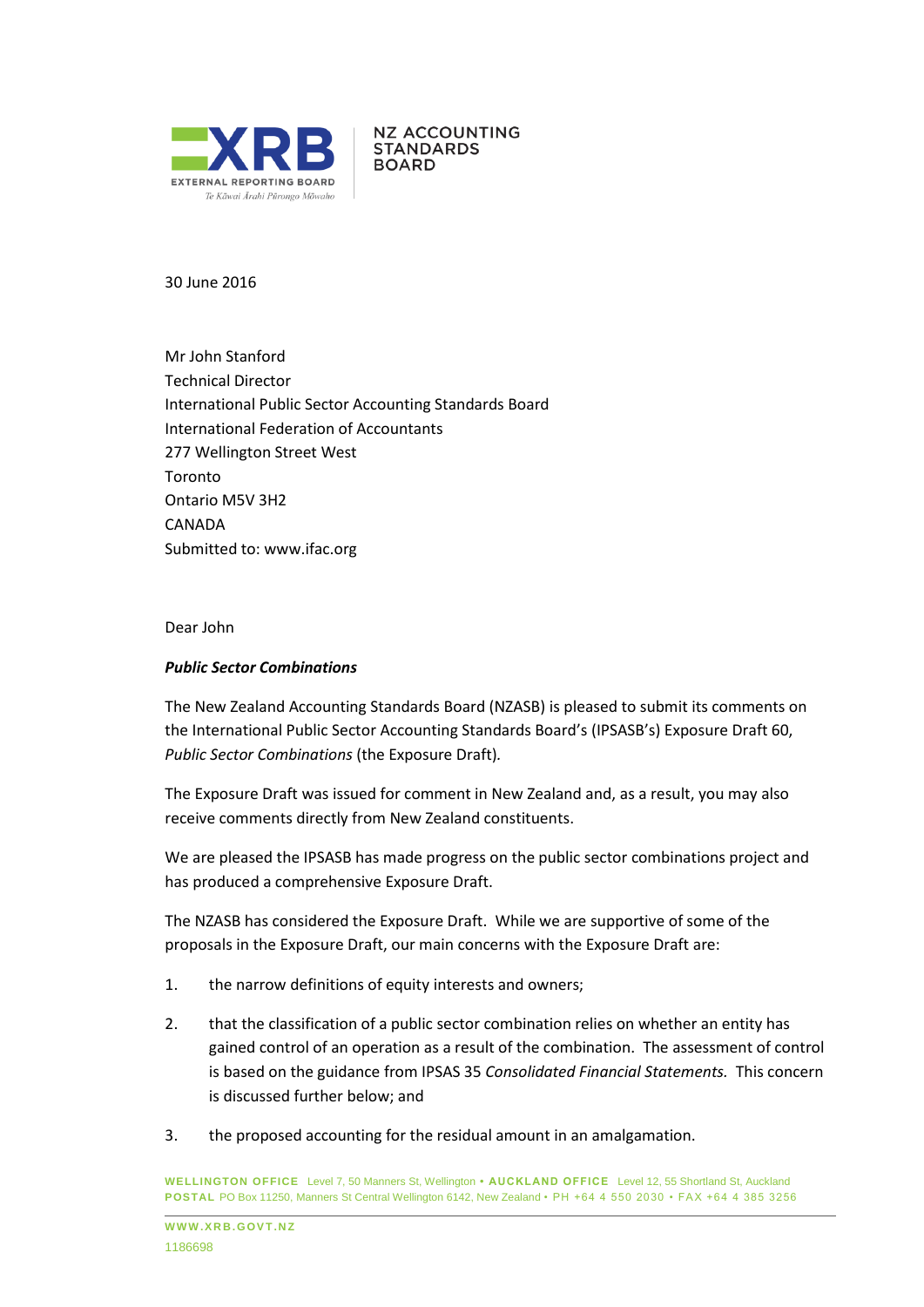The NZASB supports (a) the principle that the classification of a public sector combination is based on the economic substance of the combination, and (b) that the entity considers the classification that best meets the objectives of financial reporting and that satisfies the qualitative characteristics. However, the NZASB does not support the approach to classifying public sector combinations adopted in this Exposure Draft.

In the Exposure Draft, the classification of a public sector combination relies on whether an entity has gained control of an operation as a result of the combination. The assessment of control is based on the guidance in IPSAS 35, which focuses on whether control exists, rather than whether an entity has gained control over another operation in a public sector combination. The Exposure Draft proposes using the guidance in IPSAS 35 for determining whether an entity controls another entity (with references to some terms being read in a particular way). For example, "an entity controls" is to be read as "an entity gains control" and "another entity" is to be read as "an operation". However, merely changing the terms does not adequately explain how a concept designed for one purpose should be applied for a different purpose. The existence of a control relationship after the combination does not necessarily mean that one entity has gained control over another entity during the combination, nor does it necessarily mean that the entity that becomes the controlling entity after the combination is the acquirer in the entity combination, as the combination could be structured to achieve that outcome. This makes the approach in the Exposure Draft difficult to follow and could make it difficult to apply in practice.

The NZASB has proposed an alternative approach to determining whether the combination is an acquisition or an amalgamation. This alternative approach uses three indicators to determine the economic substance of the combination.

Our responses to the Specific Matters for Comment are set out in the Appendices to this letter. If you have any queries or require clarification of any matters in this letter, please contact Vanessa Sealy-Fisher [\(Vanessa.sealy-fisher@xrb.govt.nz\)](mailto:Vanessa.sealy-fisher@xrb.govt.nz) or me.

Yours sincerely

Kubuly Cole

Kimberley Crook

**Chair – New Zealand Accounting Standards Board**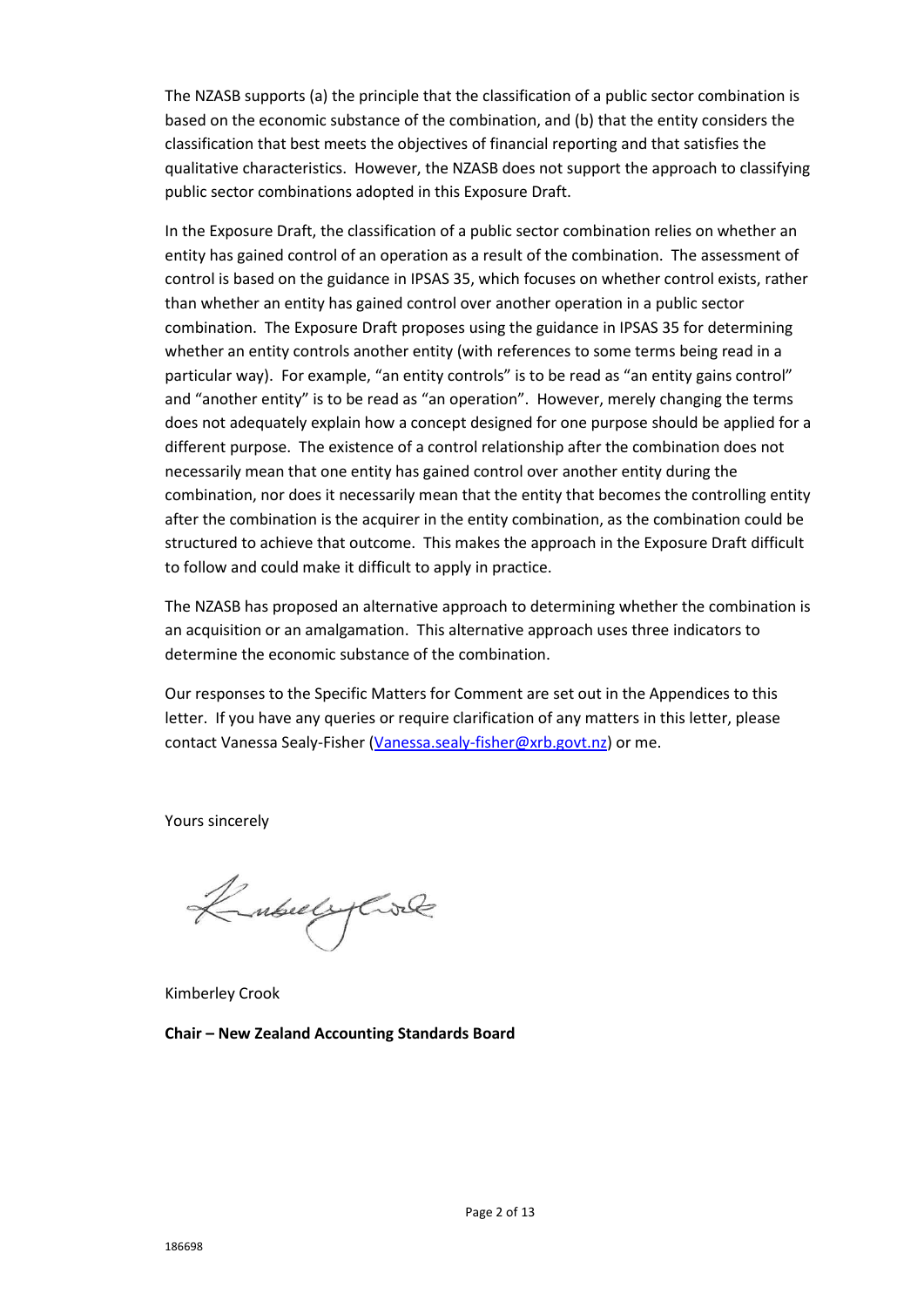## **APPENDIX 1**

### **Response to Specific Matters for Comment**

### **Specific Matter for Comment 1**

Do you agree with the scope of the Exposure Draft? If not, what changes to the scope would you make?

The NZASB generally supports the proposed scope of the Exposure Draft**.** However, the definitions of equity interests and owners are not broad enough. In the public sector and not-for-profit (NFP) sector, the concept of equity interests is not limited to equity participants holding an equity instrument and the use of the term owners is not limited to those with a quantifiable ownership interest. For example, in our jurisdiction, a local council's "owners" are its ratepayers and an NFP's "owners" are the residual beneficiaries.

The proposed definitions of equity interests and owners have implications for paragraphs 12(c) and AG31 (and the various illustrative examples that rely on these definitions). For example, in the NFP sector, a charity might decide to wind up and transfer its net assets to another charity for no consideration. In economic terms, this is essentially the same as a person donating or bequeathing an operation to a charity. This is noted in paragraphs AG29 and AG30 where it allow for situations in which the former owner gives up its entitlement for no consideration, the presumption should not be rebutted and it's still an acquisition. However, the charity example described above might be treated as an amalgamation, according to paragraph AG31 of the Exposure Draft. We don't see any difference between an individual person donating an operation to a public sector entity and a charity donating its entire operations to a public sector entity. We disagree with the logic in paragraph AG31, which states that if an NFP organisation donates its operations, this is usually an amalgamation. This inconsistency is demonstrated in scenarios 6 and 11 in the illustrative examples – the conclusion in scenario 6 is that the combination is an amalgamation and the conclusion in scenario 11 is that the combination is an acquisition, but both are very similar in substance (i.e. they are both donated operations) and both should be viewed as acquisitions. The only major difference between the two scenarios is in scenario 11, NFP R is donating an operation and continues to operate, whereas in scenario 6, the whole NFP is donated. We consider this difference should have no effect on the classification and both scenarios should be classified as an acquisition.

The definitions of equity interests and owners have implications for paragraphs 13(b) and AG36. The fact that citizens have to approve the combination does not necessarily mean that the combination is an amalgamation. For example, it is common in the private sector for acquisitions to require shareholder approval, which is equivalent to citizen approval.

In summary, the NZASB propose the definitions of equity interests and owners be broadened to fully reflect the public sector and NFP equivalents of ownership.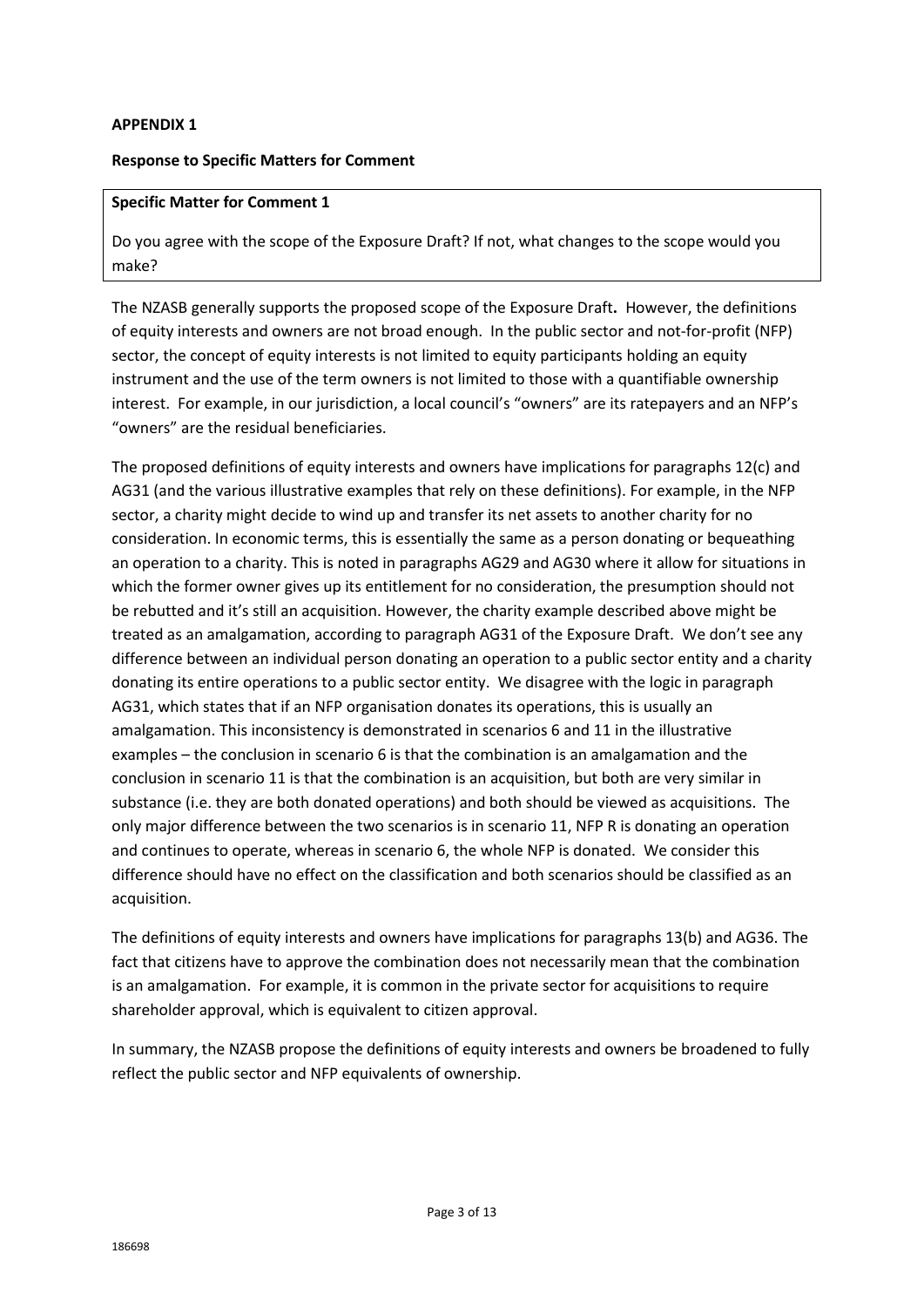## **Specific Matter for Comment 2**

Do you agree with the approach to classifying public sector combinations adopted in this Exposure Draft (see paragraphs 7–14 and AG10–AG50)? If not, how would you change the approach to classifying public sector combinations?

# General comments

The NZASB supports (a) the principle that the classification of a public sector combination is based on the economic substance of the combination, and (b) that the entity considers the classification that best meets the objectives of financial reporting and that satisfies the qualitative characteristics. However, the NZASB does not support the approach to classifying public sector combinations adopted in this Exposure Draft. The NZASB does not support the proposed classification of a public sector combination, which relies on whether an entity has gained control of an operation as a result of the combination and contains a rebuttable presumption that the combination shall be classified as an acquisition. The NZASB has proposed an alternative approach to determining whether the combination is an acquisition or an amalgamation. This alternative approach uses three indicators to determine the economic substance of the combination. Our rationale is explained further below.

## Classification based on gaining control

In the Exposure Draft, the classification of a public sector combination relies on whether an entity has gained control of an operation as a result of the combination. The assessment of control is based on the guidance in IPSAS 35 *Consolidated Financial Statements*, which focuses on whether control exists, rather than on whether an entity has gained control over another operation in a public sector combination. The Exposure Draft proposes using the guidance in IPSAS 35 for determining whether an entity controls another entity with references to some terms being read particular way. For example, "an entity controls" is to be read as "an entity gains control" and "another entity" is to be read as "an operation". However, merely changing the terms does not adequately explain how a concept designed for one purpose should be applied for a different purpose. The requirements in IPSAS 35 are designed to assess whether a control relationship exists *at present*, i.e. an assessment of the relationship between the entities at a point in time. In contrast, assessing whether one entity has gained control over another entity involves considering how the relationship between two entities has *changed over time*. The latter assessment involves considering the nature of their relationship both before and after the combination, and how that change in relationship came about. In particular, the existence of a control relationship after the combination does not necessarily mean that one entity has gained control over another entity during the combination, nor does it necessarily mean that the entity that becomes the controlling entity after the combination is the acquirer in the entity combination, as the combination could be structured to achieve that outcome. This makes the approach in the Exposure Draft difficult to follow and could make it difficult to apply in practice.

The Application Guidance about assessment of control in paragraphs AG10-AG18 is insufficient and the logic is difficult to follow. For example, it is difficult to apply in situations involving reverse acquisitions and the formation of new entities, where identifying the acquirer can be difficult. For example: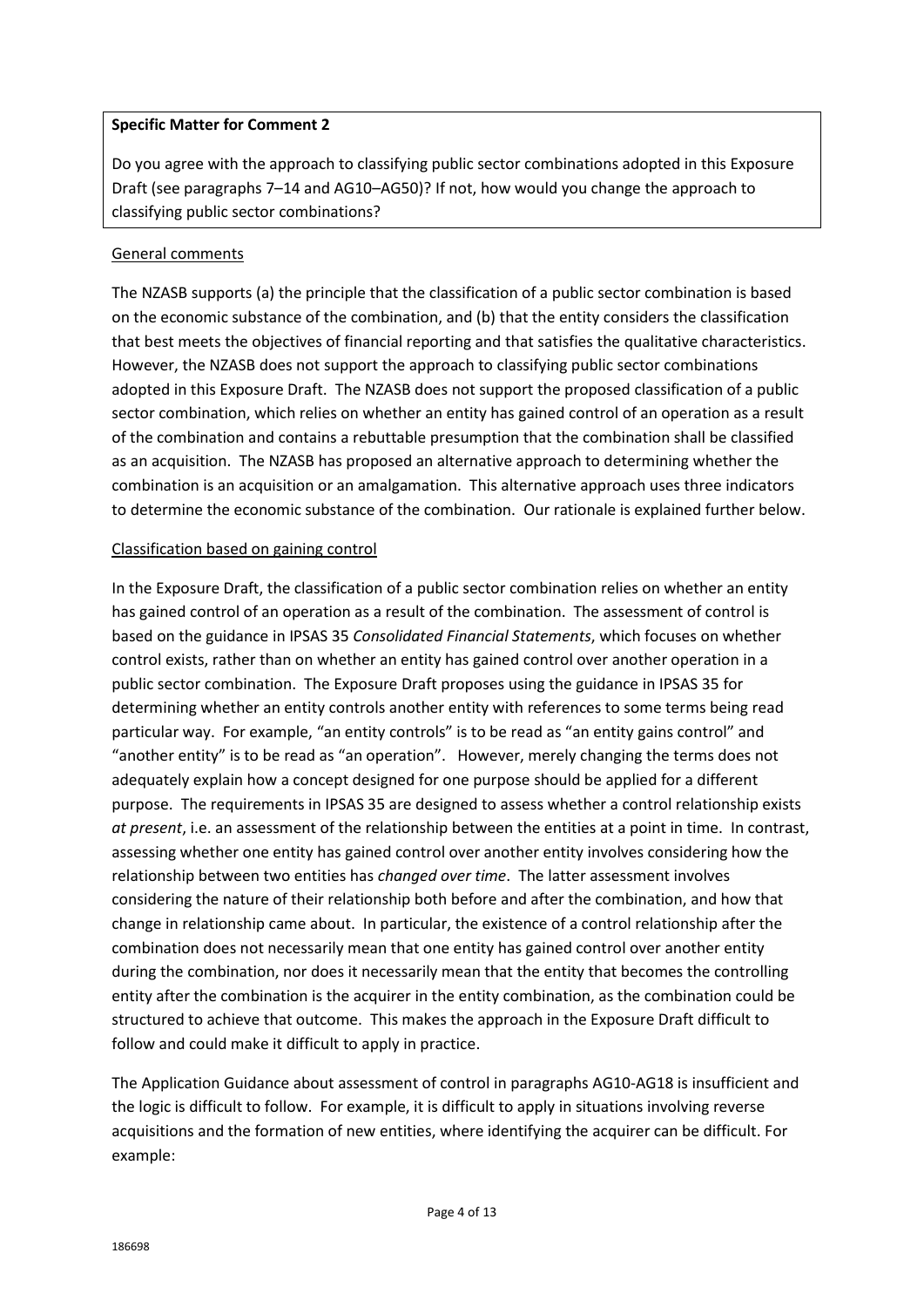- Paragraph AG15 acknowledges that a public sector combination involving an exchange of equity interests could be a reverse acquisition, but does not provide guidance on how to determine if that is the case, nor how the guidance in IPSAS 35 should be applied in making this determination. In a reverse acquisition, the legal controlling entity (i.e. legal parent) is likely to gain a majority of voting rights and power of appointment over the governing body of the legal controlled entity (i.e. legal subsidiary). Considering the guidance in IPSAS 35 might lead one to conclude that the legal controlling entity has gained control of the legal controlled entity in the entity combination. However, if the previous owners of the controlled entity gain control of the controlling entity in the combination (by ending up with a controlling interest in the combined entity), this indicates that the legal controlled entity is the acquirer for accounting purposes.
- IFRS 3 prohibits the identification of a new entity as the acquirer in certain situations (for example, where the new entity was formed to effect the business combination by an issue of equity instruments), but paragraph AG17 of the Exposure Draft merely focuses on whether or not the new entity existed prior to the combination. This is problematic because (a) it does not explain how long the new entity needs to have existed and/or whether existence as a legal shell is sufficient for the entity to be identified as the acquirer, and (b) if the new entity is not the acquirer, how to determine whether or not one of the existing combining entities gains control over another entity. For example, if the combination has been structured so that it results in a new entity gaining all of the voting rights and power of appointment over the governing bodies of the combining entities, it is unclear how the guidance in IPSAS 35 should be applied to determine whether or not, in economic substance, the new entity has gained control of the combining entities.

# NZASB's proposed alternative approach

Although we do not support the proposed approach in the Exposure Draft, we think that some of the indicators set out in paragraphs 12 and 13 are relevant to determining how combinations should be classified. We would propose some modifications, as explained below.

We note the IPSASB's rationale for not starting with consideration of whether the combination is under common control or not under common control. However, we still support this factor as an indicator in the classification of the public sector combination. While there are likely to be instances in which it is not clear whether or not entities are under common control, there are likely to be many situations where it is clear that the combining entities are under common control, such as where the combining entities are being consolidated into the ultimate controlling entity's consolidated financial statements both before and after the combination.

The NZASB's proposed alternative approach to determining whether the combination is an acquisition or an amalgamation is to use the following three indicators to determine the economic substance of the combination. We have also provided our reason for the indicators selected and/or modifications to the indicators in the Exposure Draft.

(a) Consideration *–* There should be a rebuttable presumption that the combination is an acquisition where consideration is paid to those with an entitlement to the net assets of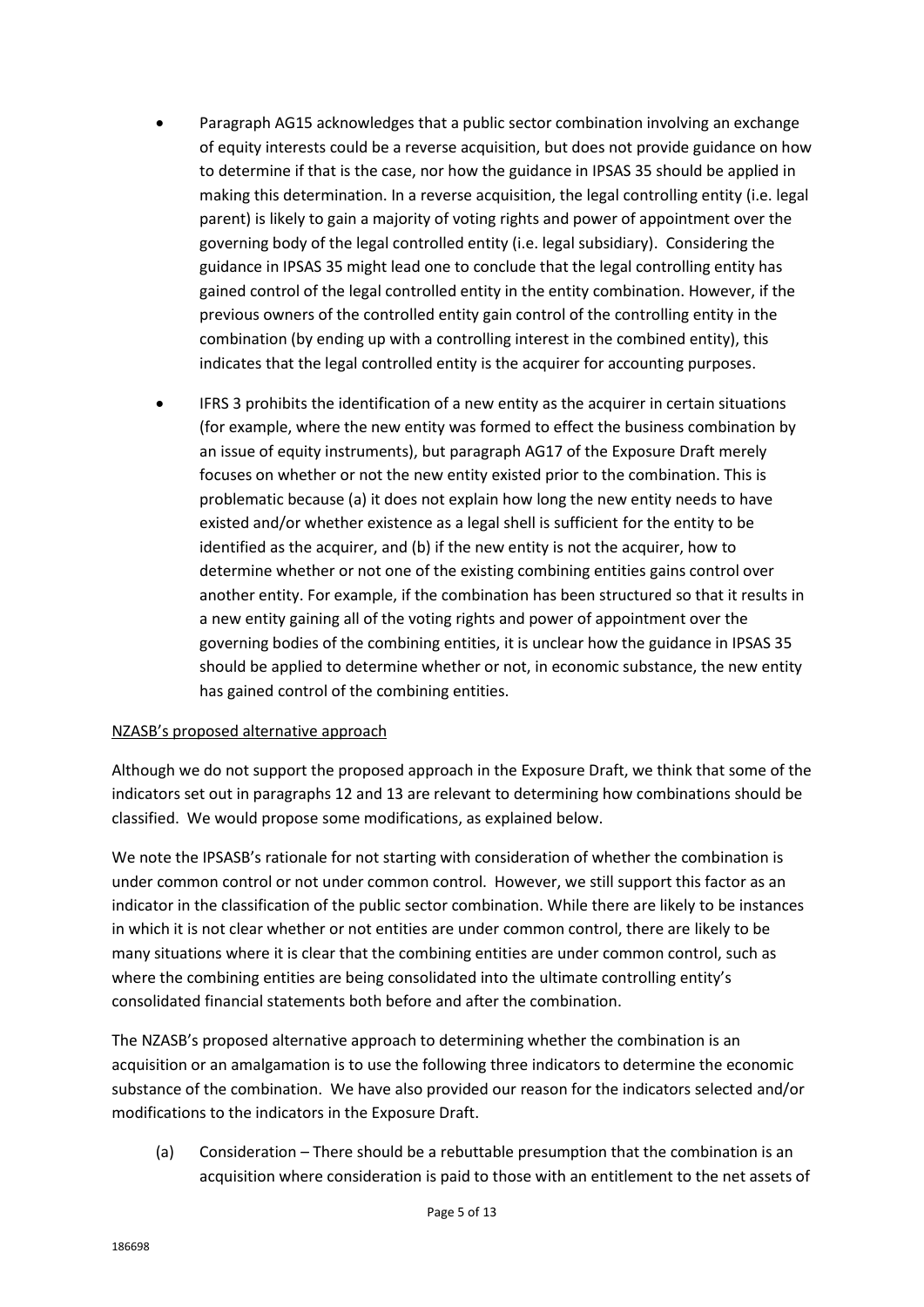the transferred operation for giving up that entitlement, and the consideration approximates the market value of the operation. However, the reverse is not necessarily true. The lack of adequate consideration does not necessarily mean that the combination is an amalgamation, particularly given that many transactions in the public sector are not at market value. Hence, if this indicator is not present (e.g. if no or nominal consideration is given), then other factors would be considered.

### *NZASB's reason*

We do not consider the indicators in paragraphs 12(a) to 12(c), as currently framed, to be useful in determining whether a combination is an amalgamation rather than an acquisition. For example, a donated operation can be an acquisition. This point is acknowledged in paragraph AG29. That is, the absence of consideration does not in itself provide evidence of the economic substance of the public sector combination. We agree with that point and therefore consider that the way the indicators in paragraphs 12(a) to 12(c) are expressed is not helpful. However, the *presence* of adequate consideration *is* an indicator that the combination is an acquisition. Hence, we consider that the indicators in paragraphs 12(a) to 12(c) should be reframed as one indicator that focuses on the presence (rather than the absence) of adequate consideration. In addition, paragraphs 12(b) and 12(c) are based on the narrow view of equity interests and owners in the Exposure Draft. As explained in our response to Specific Matter for Comment 1, in the public sector and the NFP sector, equity interests is not limited to equity participants of an equity instrument and owners is not limited to a quantifiable ownership interest.

(b) Decision making – There should be a rebuttable presumption that the combination is an amalgamation where a public sector combination is imposed by a third party without any party to the combination being involved in the decision-making process regarding the combination. This may include a third party instigating the combination (rather than the combining entities) and the combination being subject to approval by the affected citizens.

### *NZASB's reason*

We support using the distinction between a voluntary or involuntary combination as an indicator of the type of public sector combination. But we would combine the indicator in paragraph 13(b) with the indicator in paragraph 13(a) because paragraph 13(b) is not an indicator by itself. We do not support paragraph 13(b) as an indicator by itself because the fact that citizens have to approve the combination does not necessarily mean that the combination is an amalgamation. For example, it is common in the private sector for acquisitions to require shareholder approval, which is equivalent to citizen approval in the public sector. Therefore, under our proposed approach, the associated guidance in paragraph AG36 would need to be updated.

(c) Entities under common control – There should be a rebuttable presumption that the combination is an amalgamation where the entities involved are under common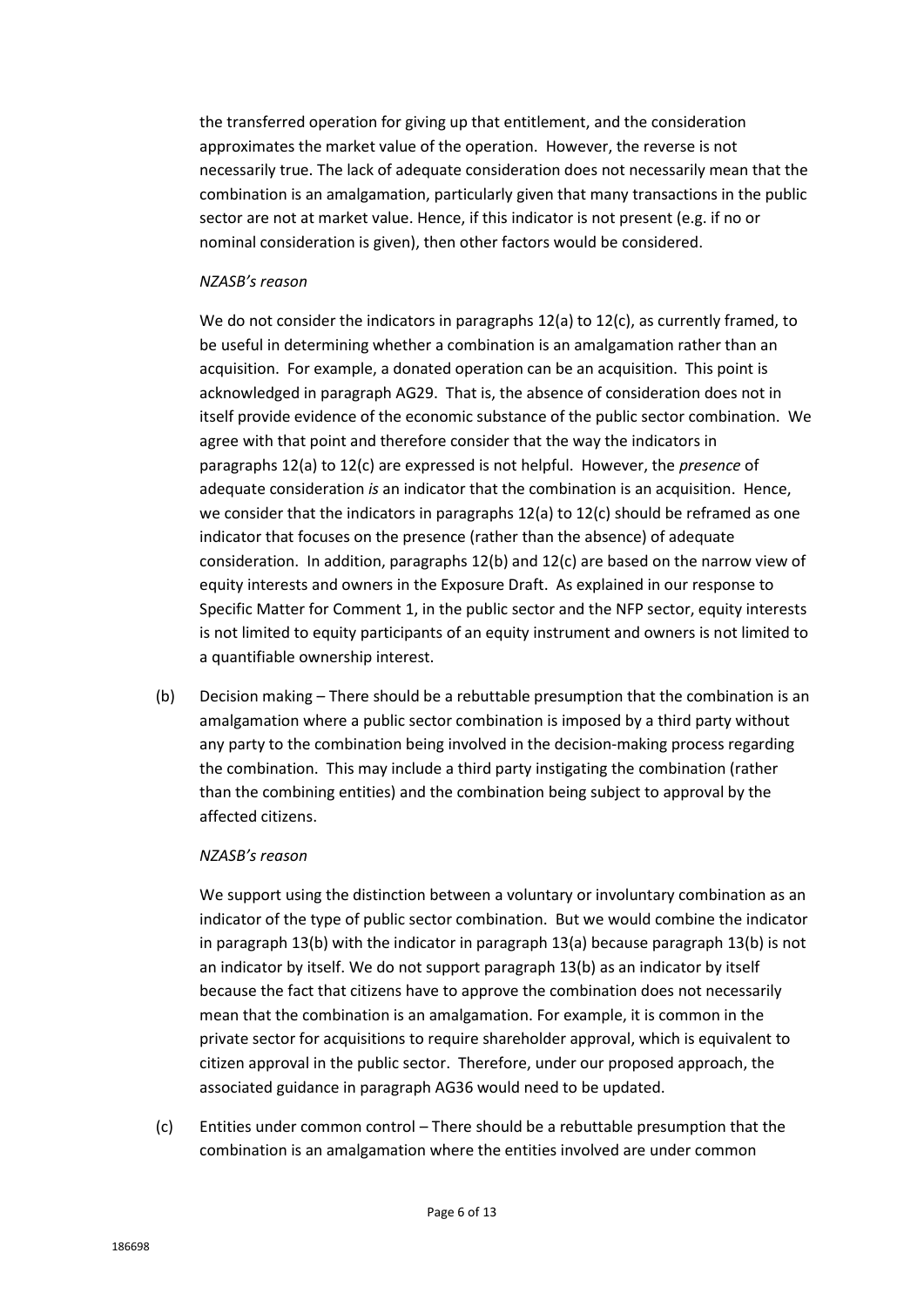control. However, the reverse is not necessarily true, so a combination involving entities not under common control is not necessarily an acquisition.

## *NZASB's reason*

We support using the fact that a combination is under common control as an indicator of the type of public sector combination (paragraph 13(c)). If all the entities involved are ultimately controlled by the same entity both before and after the combination, the combination is more likely to be a reorganisation or restructure of the operations of the economic entity and thus an amalgamation. A public sector combination under common control would rarely, if ever, be an acquisition. However, the reverse does not apply. That is, a combination of entities that are not under common control is not necessarily an acquisition. This is because most combinations in the public sector are amalgamations, including those not under common control, such as when two or more local governments (previously autonomous) are amalgamated under the direction of the central government.

If the analysis of the above indicators is inconclusive, then consideration of which classification and resulting accounting treatment best meets the objectives of financial reporting and satisfies the qualitative characteristics (similar to paragraph 14 in the Exposure Draft) is needed.

# Application of the NZASB's proposed alternative approach to illustrative examples

We have applied our proposed alternative approach to the following illustrative examples in the Exposure Draft to demonstrate the application of our approach. It should be noted that the comments below merely summarise the application of our approach – if adopted, we envisage that a more fulsome discussion would be provided, in a similar manner as shown in the illustrative examples in the Exposure Draft.

- Scenario 4 variation: Restructuring of Central Government ministries
	- (a) Consideration There is no consideration paid/received. This is not determinative in itself.
	- (b) Decision making The combination is imposed by a third party, Central Government. This suggests it is an amalgamation.
	- (c) Entities under common control The entities are under common control. This suggests it is an amalgamation.

There are two indicators that it is an amalgamation and no indicators that it is an acquisition. On balance, these indicators suggest the combination is an amalgamation.

- Scenario 6: Combination with a not-for-profit organisation
	- (a) Consideration There is no consideration paid/received. This is not determinative in itself. However, the nil consideration for the net assets of NFP I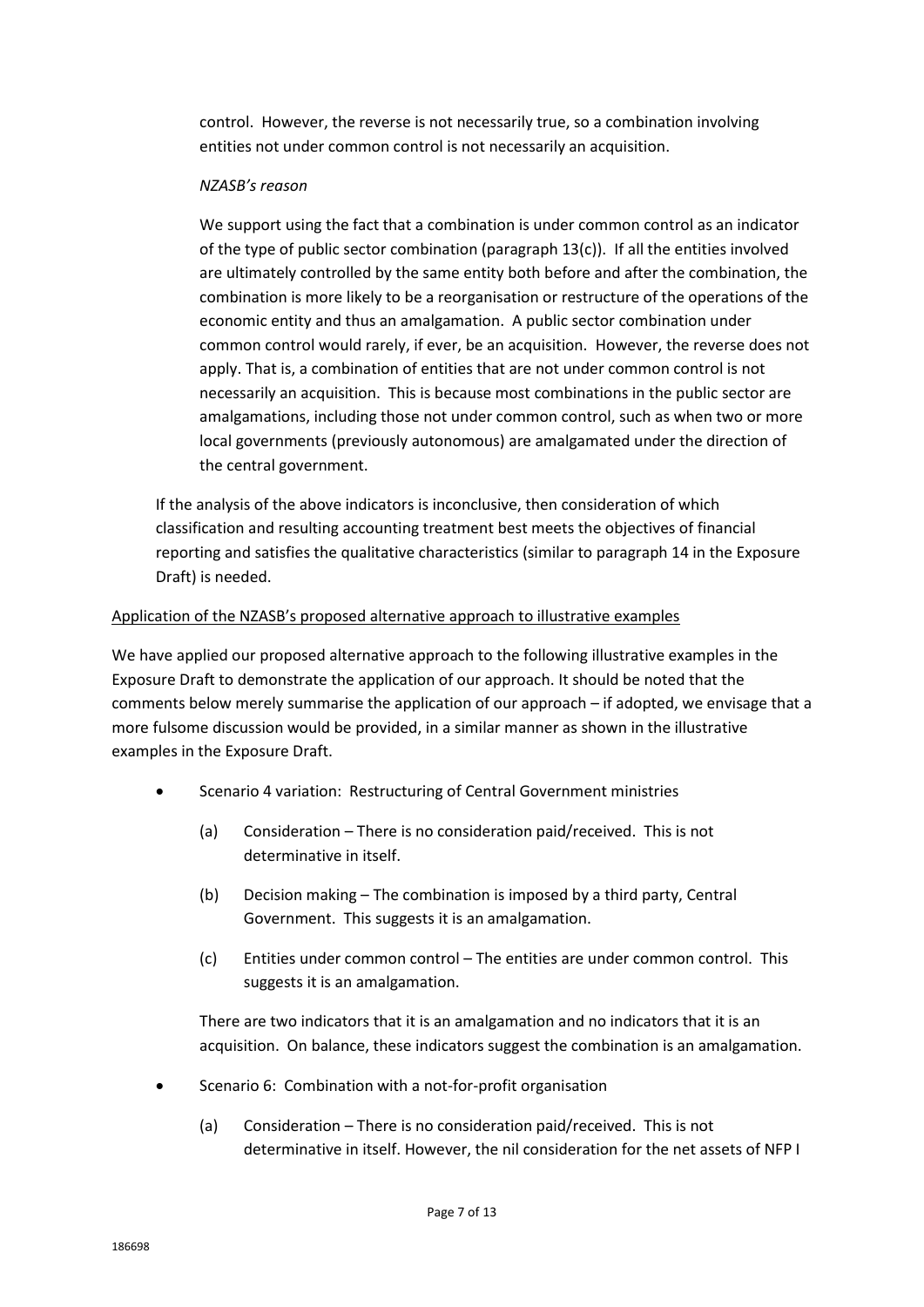and the voluntarily transfer suggest this is a donation, which supports the combination being a bargain purchase. This suggests it is an acquisition.

- (b) Decision making The combination was not imposed by a third party. This was a voluntary transfer by NFP I. This suggests it is an acquisition.
- (c) Entities under common control There is nothing to suggest the entities are under common control. This is not determinative in itself.

There are two indicators that it is an acquisition and no indicators that it is an amalgamation. On balance, these indicators suggest that the combination is an acquisition. (This conclusion is different from the Exposure Draft, which suggests that the combination is an amalgamation.)

- Scenario 7: Transfer of an operation between levels of government
	- (a) Consideration The nil consideration reflects the fair value of Operation J. This suggests it is an acquisition.
	- (b) Decision making The combination was not imposed by a third party. The Provincial Government accepts the Central Government's policy of devolving responsibility for some social services. This suggests it is an acquisition.
	- (c) Entities under common control There is nothing to suggest the entities are under common control. This is not determinative in itself.

There are two indicators that it is an acquisition and no indicators that it is an amalgamation. On balance, these indicators suggest the combination is an acquisition.

- Scenario 11: Donated operations
	- (a) Consideration There is no consideration paid/received. This is not determinative in itself. NFP R had donated Operation S, which supports the combination being a bargain purchase. This suggests it is an acquisition.
	- (b) Decision making The combination was not imposed by a third party. NFP R voluntarily surrendered the rights to Operation S. This suggests it is an acquisition.
	- (c) Entities under common control There is nothing to suggest the entities are under common control. This is not determinative in itself.

There are two indicators that it is an acquisition and no indicators that it is an amalgamation. On balance, these indicators suggest that the combination is an acquisition.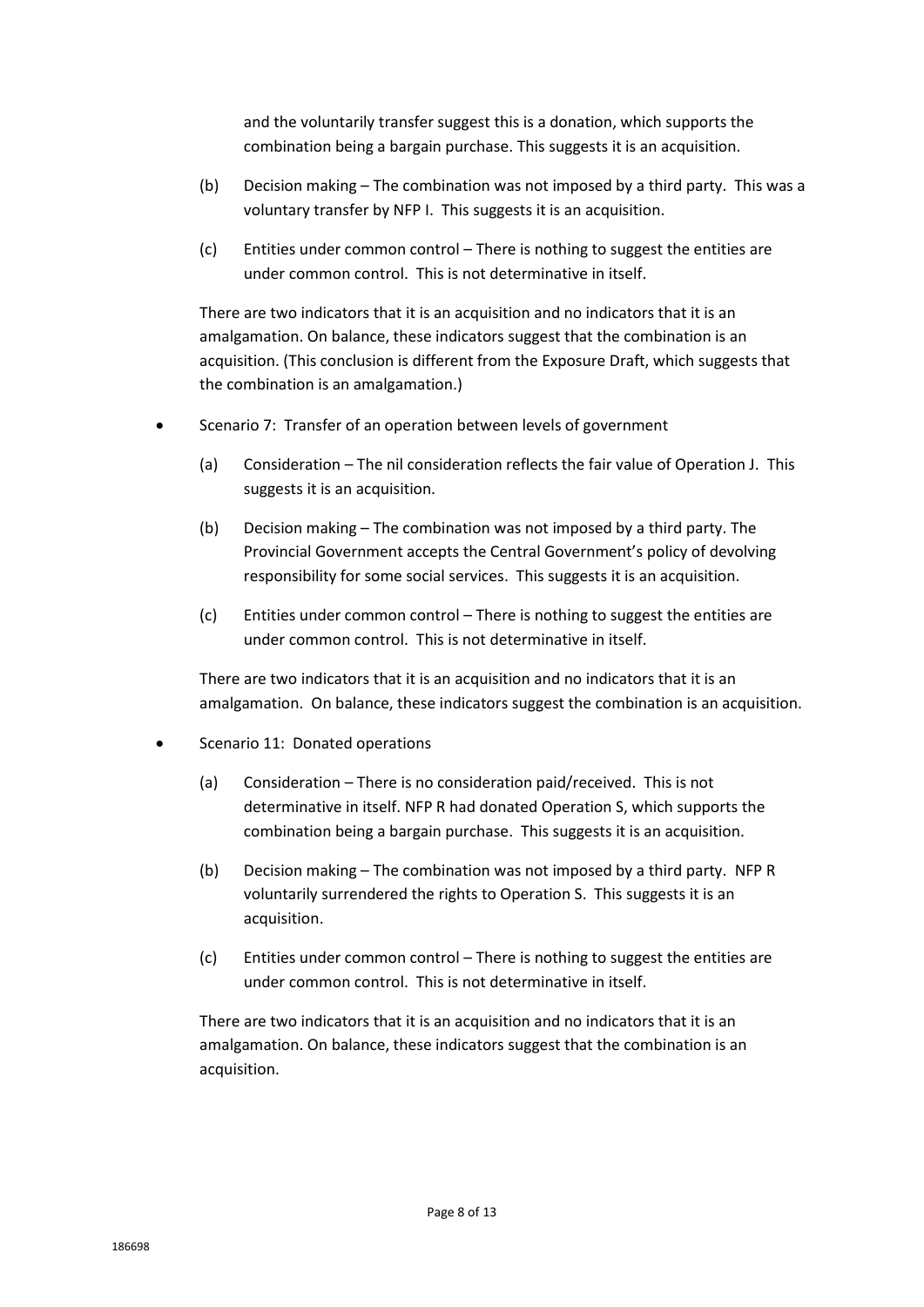#### Other concerns

In addition to the above points, we have the following concerns with the Exposure Draft:

- Paragraphs AG17 and AG22 are inconsistent/confusing paragraph AG17 uses the term "new entity" to refer to a new legal entity but paragraph AG22 uses the term "new entity" to refer to a new economic entity.
- The last sentence of paragraph AG22 states that the presumption that the combination is an acquisition is not rebutted if one of the parties to the combination continues to exist – but the combination is not usually an acquisition when one government department is 'amalgamated' into another government department. For operational or legal reasons, it might be easier for one of the combining entities to continue to exist, with the other entity combined into the continuing entity, but that does not necessarily mean that the combination should be viewed as an acquisition by the continuing entity.
- Paragraph AG23 seems to focus on the legal form of the combined entity. The paragraph states that the presumption is not rebutted if there is a controlling entity/controlled entity relationship after the combination. However, there could be various reasons why an amalgamation is effected in this way. For example, there could be legal, tax or administrative reasons for leaving the existing operations of the combining entities within their respective existing legal entity structure, either for a period of time or indefinitely, which could entail establishing a controlled entity/controlling entity structure as part of the combination, but that outcome does not necessarily mean that the economic substance of the combination is an acquisition.
- Apart from the more straight-forward examples, the logic applied in the illustrative examples is hard to follow. In some cases, this is because reliance is being placed on the indicator in paragraph 12(c), that is, consideration in situations involving councils and charities (which we disagree with, as noted in our response to Specific Matter for Comment 1 and above). For example, we consider that scenario 6 is economically similar to scenario 11, and consider that both should be treated as acquisitions. Hence we disagree with the conclusion in scenario 6. In other cases, there are situations involving the appointment of a new governing body, which seems to be a determining factor in establishing whether one entity gains control over another entity. For example, the scenario 3 variation seems to suggest if there is a new governing body appointed, the entity (Municipality G) is a new entity after the combination. That is, the appointment of a new governing body somehow changes the entity itself. We note that the appointment of a new governing body as a factor to consider in determining the classification of the combination is not discussed in the main body of the Exposure Draft or the integral application guidance in Appendix A. It is therefore unclear how this factor is based on the requirements of the Exposure Draft. Also, in other situations where a new governing body is changed (e.g., a school's board of trustees is replaced by a government-appointed administrator) the NZASB would not conclude that the entity itself is a new entity.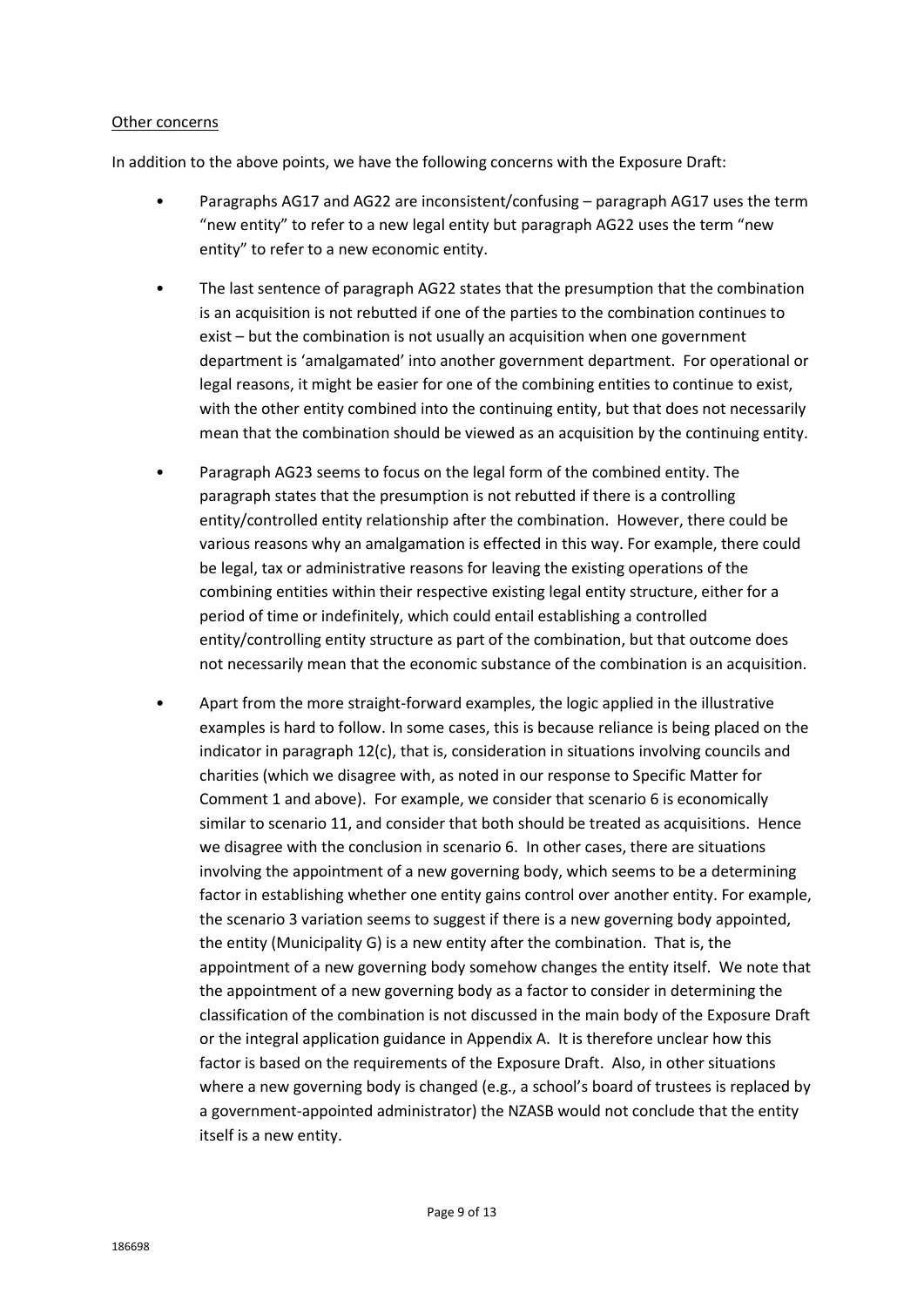# Summary

The NZASB does not support an approach to the classification of a public sector combination that relies on whether an entity has gained control of an operation as a result of the combination (and which then has a rebuttable presumption that the combination shall be classified as an acquisition). The NZASB has proposed an alternative approach to determining whether the combination is an acquisition or an amalgamation. This alternative approach uses three indicators to determine the economic substance of the combination.

## **Specific Matter for Comment 3**

Do you agree that the modified pooling of interests method of accounting should be used in accounting for amalgamations? If not, what method of accounting should be used?

The NZASB agrees with the modified pooling of interests method of accounting for amalgamations with the exception of the accounting for the residual amount, as noted in our response to Specific Matter for Comment 4.

## **Specific Matter for Comment 4**

Do you agree to adjustments being made to the residual amount rather than other components of net assets/equity, for example the revaluation surplus? If not, where should adjustments be recognized?

Do you agree that the residual amount arising from an amalgamation should be recognized:

- (a) In the case of an amalgamation under common control, as an ownership contribution or ownership distribution; and
- (b) In the case of an amalgamation not under common control, directly in net assets/equity? If not, where should the residual amount be recognized?

Conceptually the NZASB agrees with the pooling of interests method for all amalgamations because an amalgamation is a continuation of two or more existing entities now operating as one entity. However, for cost-benefit reasons, the NZASB accepts that comparative information is not restated. Restatement of comparative information is costly and may not be particularly useful to users.

The modified pooling of interests method combines the identifiable assets, identifiable liabilities and any non-controlling interests of the combining entities. In general, the resulting entity will continue to follow the accounting policies of the combined entities. This is consistent with paragraph 24 of the Exposure Draft, which requires the resulting entity to continue with the classification or designation previously applied by the combining entities. However, the Exposure Draft proposes that adjustments are made to the residual amount rather than combining the components of net assets/equity of the existing entities (paragraphs 36–39 in the Exposure Draft). Some of those existing components of net assets/equity were created by application of the combining entities' accounting policies, designations or classifications (such as revaluation reserves and the cash flow hedging reserve). By eliminating these components of net assets/equity when the entities combine, but also requiring the resulting entity to continue with the combining entities' existing classifications, designations and other accounting policies (other than changes required to align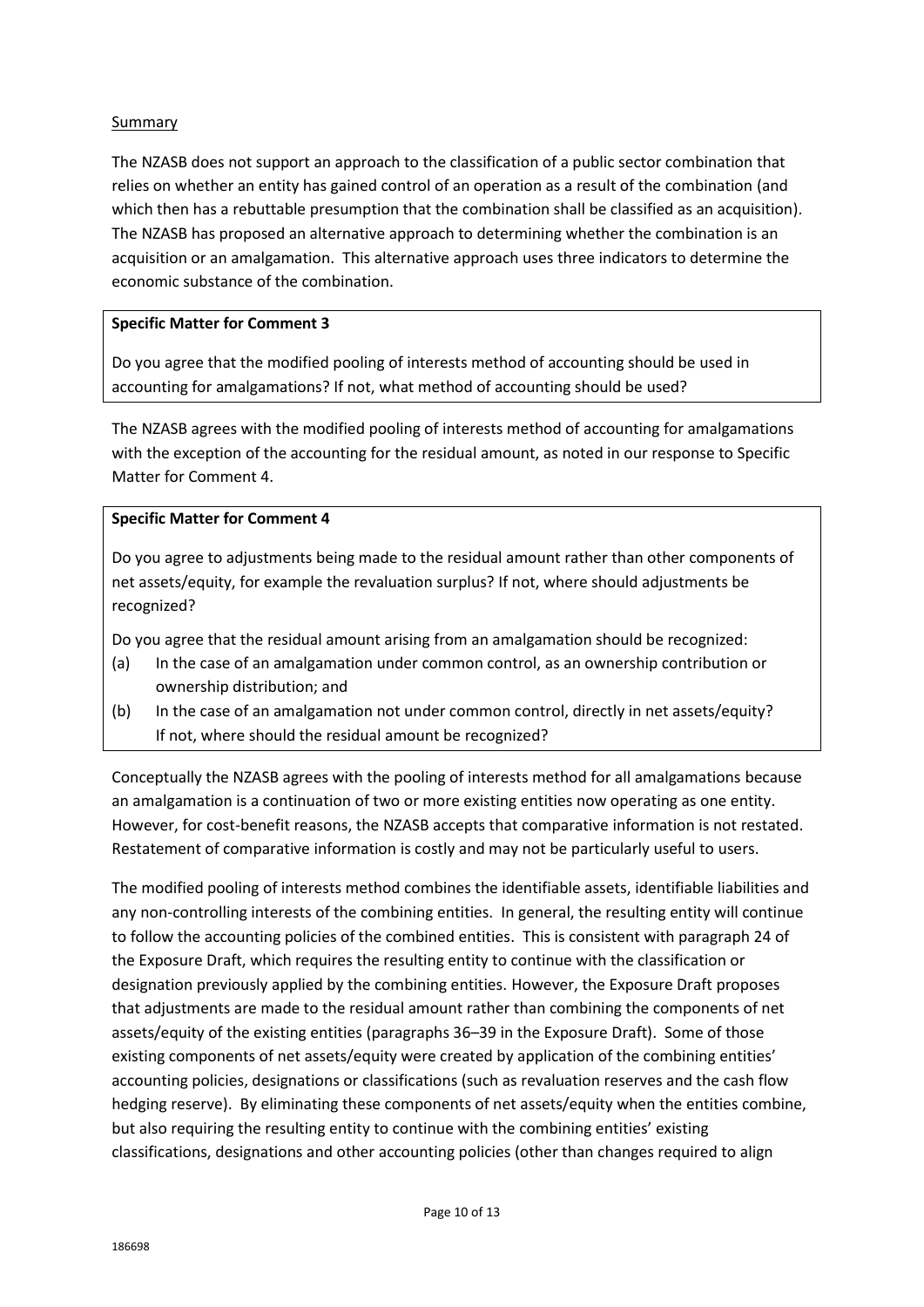accounting policies), the requirements of the Exposure Draft are internally inconsistent and would create unnecessary problems in practice.

The NZASB therefore disagrees with the proposal to make adjustments to the residual amount and not to carry forward the reserves from the combining entities. This is because the combining entities are effectively continuing as one entity rather than as two or more separate entities, so any reserves existing at the date of the combination should be carried forward in the combined entity. If the combined entities are using the revaluation model for subsequent measurement of property, plant and equipment or investments, and the reserves are not carried forward, the financial statements may not fairly present the financial performance of the entity when future transactions for which those reserves were established take place. For example, if one of the combining entities revalues its property, plant and equipment and the revaluation reserve is not carried forward, any write-down of a previously revalued asset is recognised in surplus or deficit rather than reducing the revaluation reserve. The resulting entity will carry the unnecessary burden of having to explain to the community why a loss on revaluation needs to be reflected in the statement of financial performance just because two or more entities have amalgamated.

The need to carry forward the reserves is also highlighted in the following situations:

- One of the combining entities continues with cash flow hedge accounting, as is required by paragraph 24 of the Exposure Draft. This requirement would be difficult to apply to previously designated cash flow hedge accounting relationships if the cash flow hedge accounting reserve is eliminated. For example, IPSAS 29 *Financial Instruments: Recognition and Measurement* paragraph 111 requires that, when the hedged forecast cash flows affect surplus or deficit, the amounts that had been recognised in the cash flow hedging reserve must be reclassified to surplus or deficit. Under the proposal in the Exposure Draft, the cash flow hedging reserve is eliminated. But without this reserve, we are unclear how the reclassification of amounts previously recognised in the cash flow hedging reserve can comply with the requirements of IPSAS 29.
- Reserves that have been set up for restricted purposes, such as bequests. Some of the bequests could be governed by legislation which requires that they are carried forward and kept separate from the other reserves. In such cases, it is not appropriate to group these bequests with accumulated surplus and deficit.

In summary, the NZASB supports the modified pooling of interests method for amalgamations with all reserves being carried over to the combined entity.

Subject to our proposed accounting for reserves in equity, we agree with the proposal in the Exposure Draft for the accounting of the net residual amount in cases of amalgamations of entities under common control and entities not under common control.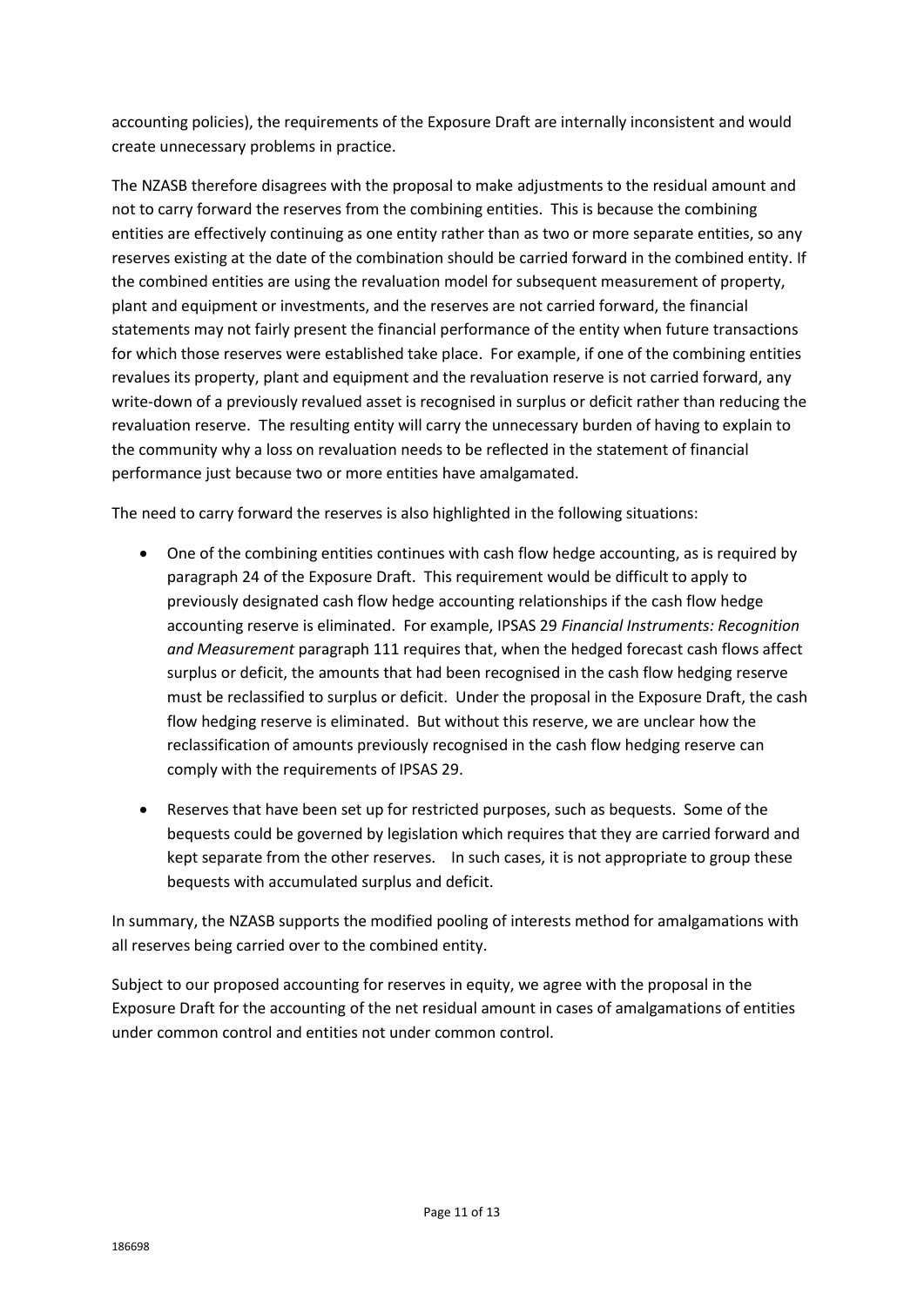## **Specific Matter for Comment 5**

Do you agree that the acquisition method of accounting (as set out in IFRS 3, *Business Combinations*) should be used in accounting for acquisitions?

The NZASB agrees with the acquisition method of accounting for combinations that are acquisitions. There is no public sector specific reason for a different accounting method from the for-profit sector.

### **Other Matters**

Additional guidance for applying the acquisition method where no consideration is transferred

Paragraphs 100 and 101 of the Exposure Draft are based on IFRS 3 paragraphs 43 and 44 respectively, and deal with particular types of acquisitions achieved without a transfer of consideration. The types of transactions for which paragraphs 43 and 44 of IFRS 3 were designed (such as a stapling arrangement, as mentioned in paragraph 43(c) of IFRS 3), are very different types of transactions to those occurring in the public sector in which there is no consideration, such as those discussed in paragraph 92 of the Exposure Draft. Anyone unfamiliar with the history/origin of paragraphs 100 and 101 may find these paragraphs confusing and be unclear when those paragraphs apply. For example, the accounting treatment in paragraph 101 of the Exposure Draft is different to the accounting treatment in paragraph 93 of the Exposure Draft, yet both paragraphs are dealing with acquisitions in which there is no consideration. It's therefore important to be clear about the circumstances in which the requirements of paragraphs 100 and 101 apply, rather than other parts of the Exposure Draft.

# **Disclosures**

The Exposure Draft has included guidance for non-exchange acquisition without the transfer of consideration. We suggest requiring disclosure of the loss on acquisition recognised in surplus or deficit in accordance with paragraph 85, similar to the disclosure requirements for a bargain purchase in paragraph 118(n) of the Exposure Draft.

### Consequential Amendments

In the consequential amendments to IFRS 3 *Business Combinations* (2008), the amendments to IAS 16 *Property, Plant and Equipment*, paragraph 44 were:

44 An entity allocates the amount initially recognised in respect of an item of property, plant and equipment to its significant parts and depreciates separately each such part. For example, it may be appropriate to depreciate separately the airframe and engines of an aircraft, whether owned or subject to a finance lease. Similarly, if an entity acquires property, plant and equipment subject to an operating lease in which it is the lessor, it may be appropriate to depreciate separately amounts reflected in the cost of that item that are attributable to favourable or unfavourable lease terms relative to market terms.

It appears that this was missed as a consequential amendment to the equivalent paragraph in IPSAS 17 *Property, Plant and Equipment*. We are not aware of any public sector reason for omitting this amendment in the equivalent paragraph 60 of IPSAS 17. The proposed amendments are as follows: